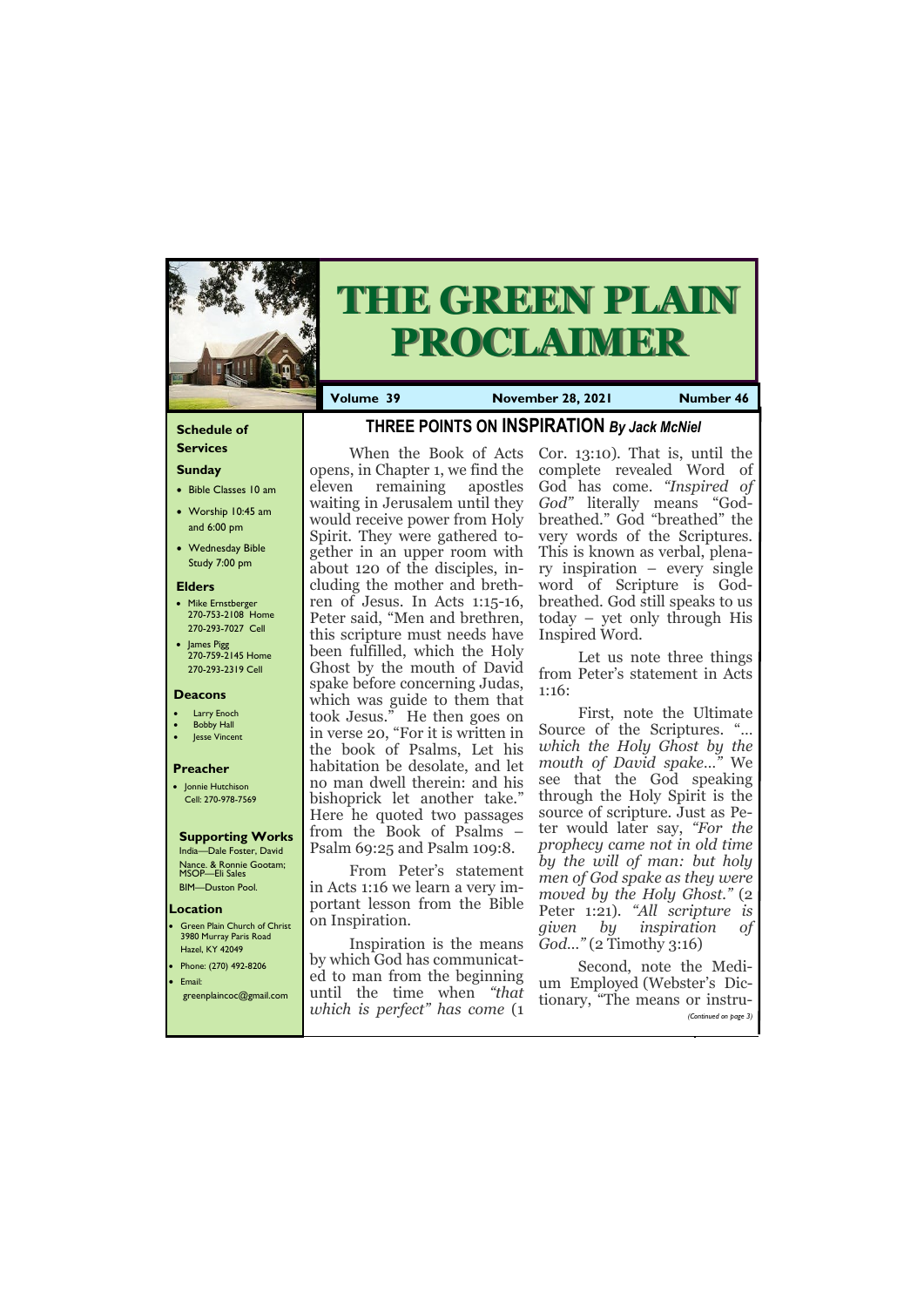## NEWS AND NOTES

*REMEMBER IN PRAYER: Green Plain members*: Peggy Jarvis, Joanne Barnes, Maxine Pool, Hayes and Marjorie Grady, Jim Fielder, Griselda, Larry Enoch, and Mary and Jim Lowrie. Jesse and Mary Vincent are both home recovering from their respective surgeries.

*Family and Friends:* Teresa Tacker, Bryan White, Kenneth Mizell, Dale Pentecost, Brett Wyatt, Roger Rhoades,, Joel White, Mary Lou Joseph, Jennie Pool. Nat and Rita Evans and Larry and Rose Wyatt. Please let us know of those who have improved or any one who needs to be added to this list.

- **ANNUAL ORNAMENT PARTY:** All the ladies are invited to an ornament party at the home of Jane Morris, Saturday December 11th at 5:00 pm.
- **PANTRY ITEMS November 2021: 7—Green Beans; 14—Canned Corn; 21— Canned Peaches; 28—Canned Soups.** Please bring any additional items you wish for the "blessing box" which is located next to the breezeway on the north side of the building.
- **November 2021 Anniversaries:** 1—Ann &David Thompson; 13—Jane & Brent Jr. Morris.; 17-Debbie & Mike Ernstberger; **Birthdays:** 15-Jonnie Hutchison; 23– Vickie Canter Please let us know if we have left anyone out.

*ENROLL IN A FREE BIBLE CORRECSPONDENCE COURSE. Send your name and complete mailing address and phone number to Green Plain church of Christ 3980 Murray Paris RD Hazel, KY 42049 or email your request to greenplaincoc@gmail.com.*

- *"Knowing the Bible is one thing; knowing it's Author is another."*
- $\Rightarrow$  "Teach me to do Your will, For You are my God; Your Spirit is good. Lead me in the *land of uprightness" (Psalms 143:10).*
- *"Blessed is the man who trusts in the Lord, And whose hope is the Lord." (Jeremiah 17:7).*

# **Page 2**

#### **Those to Serve November 2021 Announcements—Bobby Hall Preside at Lord's Table—Chad Canter & Mike Ernstberger Lord's Table PM: 7-Chad; 14-Mike; 21-Chad; 28-Mike Opening Prayer AM: 7-James Pigg; 14-Larry Enoch; 21-Jim Lowrie; 28-Bobby Hall Closing Prayer AM: 7-Jesse Vincent; 14-Junior Morris; 21-Roy Wyatt; 28-David Thompson Song Leaders: AM-Perry Jarvis; PM-Mike Ernstberger; Wed: Chad Canter** *LESSONS TODAY* **Bible Study-10 AM** *The Book of Acts\* **Worship 10:45 am***— "All Ways Are Not Safe" 6 pm***— "Things Jesus Did Not Do"**

**Count Contribution: Mike & Chad Usher: Jesse**

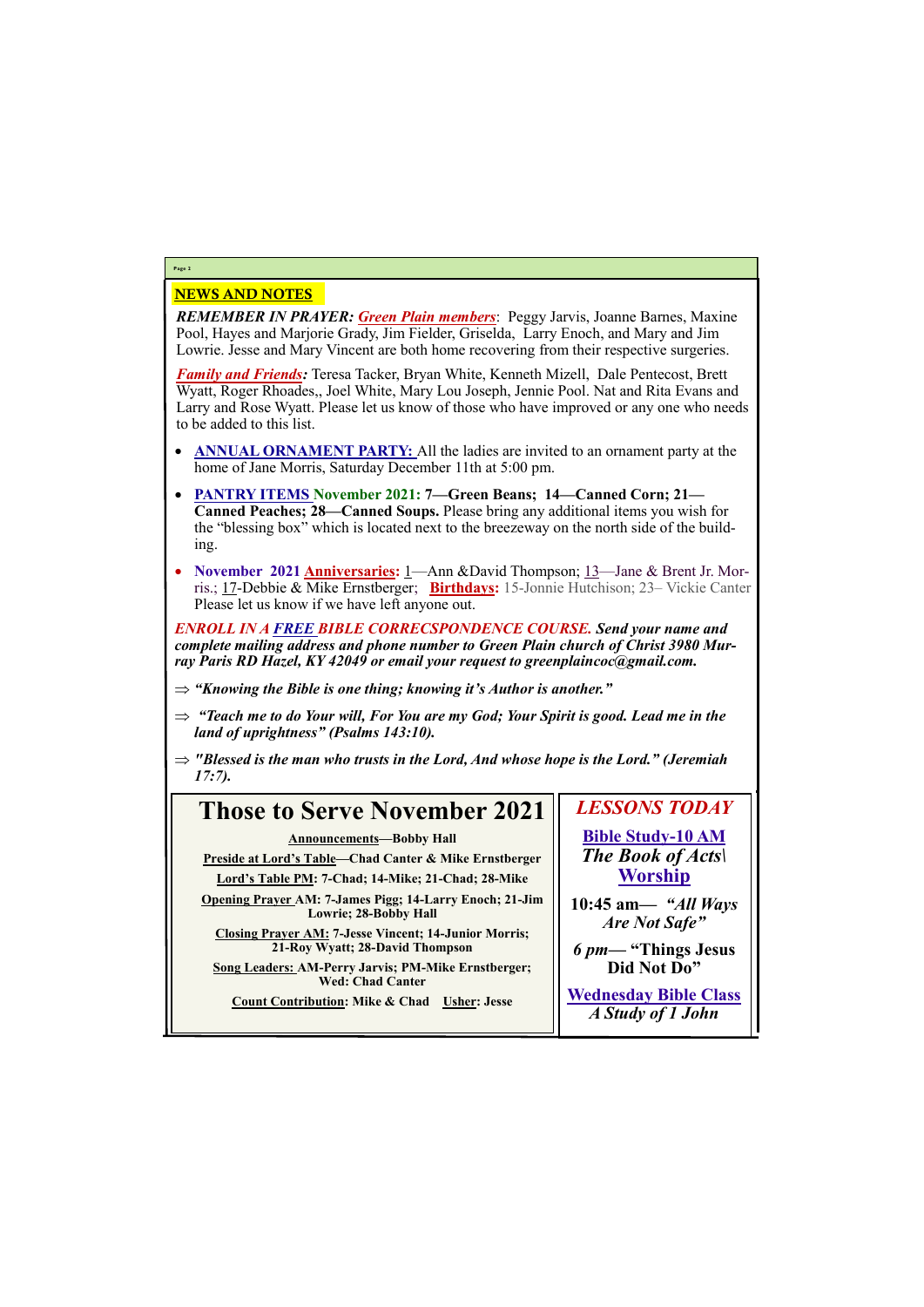**Page 3**

ment by which any thing is accomplished, conveyed or carried on.") *"…which the Holy Ghost by the mouth of David spake…"* (David was not only king of Israel – he was a prophet of God, the inspired author of many Psalms.) God has employed, throughout the ages, medium to get His Message to mankind. *"God, who at sundry times and in divers manners spake in time past unto the fathers by the prophets…"* (Hebrews 1:1) This teaches us that God "spake in times past …by the prophets…" That is, "in the prophets themselves as the vessels of divine inspiration. God spake in them and from them." (Vincent's Word Studies) Notice 2 Samuel 23:2 "*The Spirit of the LORD spake by me, and his word was in my tongue…"* and Jeremiah 1:9 *"Then the LORD put forth his hand, and touched my mouth. And the LORD said unto me, Behold, I have put my words in* 

*thy mouth…."*

Third, note the Final Result of the process of Inspiration – Scripture. *"This scripture must needs have been fulfilled, which the Holy Ghost by the mouth of David spake…"* Scripture is the revealed Word of God in written form. The word "scripture" comes from the Greek word *"graphein,"* which means, "that which is written." The Scriptures are the Words of God. *"All scripture is given by inspiration of God, and is profitable for doctrine, for reproof, for correction, for instruction in righteousness: That the man of God may be perfect, thoroughly furnished unto all good works."* (2 Timothy 3:16-17). May we all follow the example of the Noble Bereans who, *"searched the scriptures daily…"* (Acts 17:11) – and read God's Word every day.

—Inspiration - [Church of Christ Articles](https://churchofchristarticles.com/blog/administrator/inspiration/)

*(Continued from page 1)*

# **DON'T ADD AN APPLE** *By Jonnie Hutchison*

Religious beliefs are often passed from change anything – or does one generation to the next without consideration as to whether they are true. For example, there are many folks who have always believed that the Bible teaches that the "fruit of the tree of the knowledge of good and evil" in the book of Genesis was an apple. The text of the Bible does not call it an apple nor is there any reason to believe that it was an apple. Yet, this traditional belief has been passed down to successive generations and many would argue loud and long that Adam and Eve ate an apple. However, there is no scriptural basis for such an argument. It is only human religious tradition. One might argue that whether the fruit of the tree of the

it?

Would not calling this fruit by something other than God calls it be adding to His Word? Would it not

be calling the fruit something other than what God called it? Would such be a failure to respect the silence of God, that is, what God has not said?

knowledge of good and evil was an apple is a *command you."* (Deuteronomy 4:2). This small matter. After all, it really doesn't *(Continued on page 4)*

The fact is that God forbids either adding to His Word or taking from it., *"You shall not add to the word which I command you, nor take from it, that you may keep the commandments of the Lord your God which I*